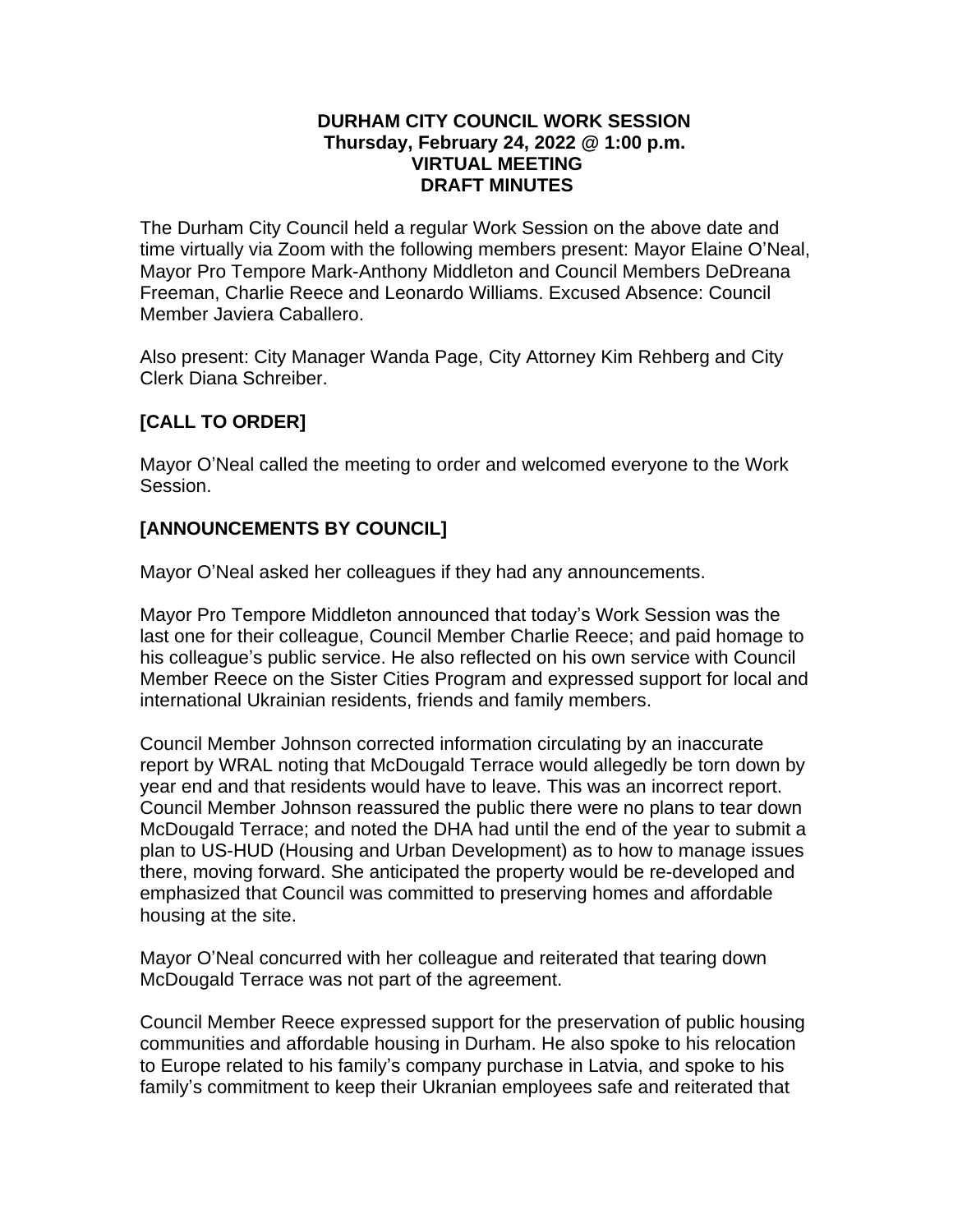today was his last Work Session and thanked his colleagues and city staff for their dedicated public service.

Council Member Williams appreciated the correction to the WRAL report regarding McDougald Terrace by his colleague, Council Member Johnson; spoke to his experiences with students from Ukraine at Southern Durham High School and recognized the emotional nature of their sovereign nation being taken over; reminded listeners that local businesses were hurting, that masks were being recommended by the Health Department and urged all to patronize local businesses while masking.

Mayor O'Neal called for a moment of silence for the people of Ukraine. She reiterated the call for residents to shop locally, especially in Downtown Durham.

Mayor O'Neal honored her colleague, Council Member Charlie Reece, for a job well done.

## **[PRIORITY ITEMS OF THE CITY MANAGER, ATTORNEY AND CLERK]**

City Manager Page requested the following priority items:

Agenda Item 14) Police Satisfaction Survey Results. Attachment #2 was updated. This is a presentation item.

Agenda Item 18) Appointment of Finance Officer. This is a Supplemental Item and was added to the agenda.

**MOTION** by Council Member Freeman, seconded by Council Member Williams, to accept the City Manager's Priority Items was approved at 1:22 p.m. by the following vote: Ayes: Mayor O'Neal, Mayor Pro Tempore Middleton and Council Members Freeman, Johnson, Reece and Williams. Noes: None. Absent: Council Member Caballero.

City Attorney Rehberg requested that the City Council hold a closed session pursuant to N.C. General Statute 143-318.11(a)(3) for attorney-client consultation concerning the handling or settlement in the following cases:

- COD v. Vickers Land Company, LLC et al., 19 CVS 2239 (Durham Co. Superior Court)
- Darryl Howard v. City of Durham et al., 1:17-cv-477 (M.D.N.C.)

**MOTION** by Council Member Freeman, seconded by Council Member Williams, to accept the City Attorney's Priority Item was approved at 1:24 p.m. by the following vote: Ayes: Mayor O'Neal, Mayor Pro Tempore Middleton and Council Members Freeman, Johnson, Reece and Williams. Noes: None. Absent: Council Member Caballero.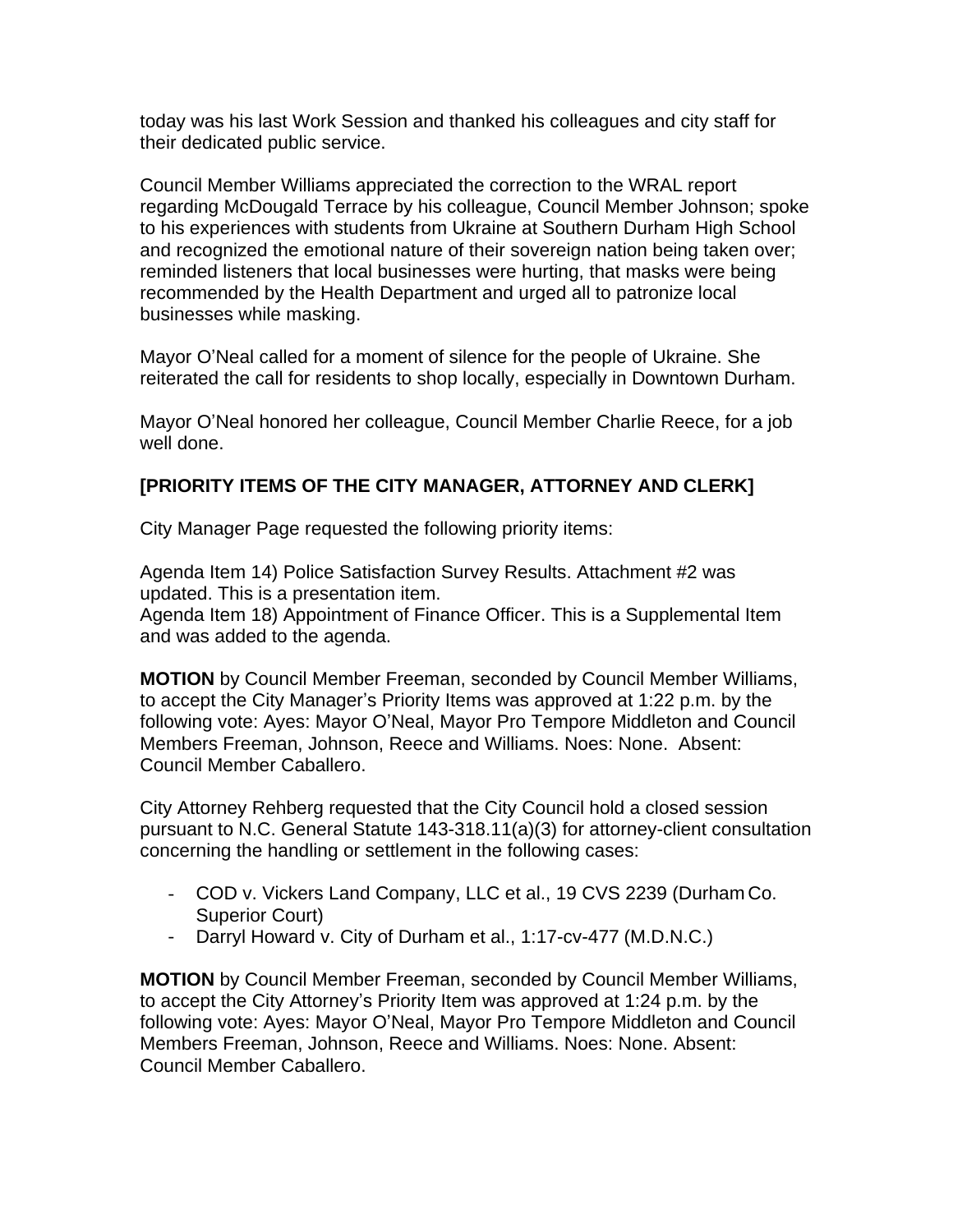**MOTION** by Council Member Freeman, seconded by Council Member Williams, to go into Closed Session at the end of the meeting was approved at 1:24 p.m. by the following vote: Ayes: Mayor O'Neal, Mayor Pro Tempore Middleton and Council Members Freeman, Johnson, Reece and Williams. Noes: None. Absent: Council Member Caballero.

City Clerk Schreiber had no priority items.

## **[CONSENT AGENDA]**

Mayor O'Neal read the agenda items printed on the agenda and asked if Council wanted to pull any items for additional discussion.

The following items were pulled from the agenda for further discussion: Items 6 and 10.

## **[CITIZEN'S MATTERS]**

## **SUBJECT: MARY BARR (ITEM 17/ PR 15261)**

To receive comments from Mary Barr regarding activity in her neighborhood.

Ms. Barr addressed criminal activity in her neighborhood at Shirley Ceasar Court (left on Merritt Street loop that went around former Fayetteville Street community) and requested assistance from the Council to counteract dumping, encampments, drug use and vandalism.

Council Member Reece thanked the resident for reaching out for assistance. He supported blocking off the end of Merritt Street up to Grant Street until that area was redeveloped. He also spoke to the area of Merritt and Umstead, urged staff to be vigilant and it was important to reach out to Durham One Call and the Impact Team.

City Manager Page responded that a staff report was shared with Council; however, there were additional areas that could be investigated and reported back to Council.

Council Member Freeman remarked that the process was complaint-driven related to dumping and that landfill prices inadvertently drove up dumping frequencies.

Mayor O'Neal supported making anti-littering a part of a city-wide campaign for interested parties to do community service.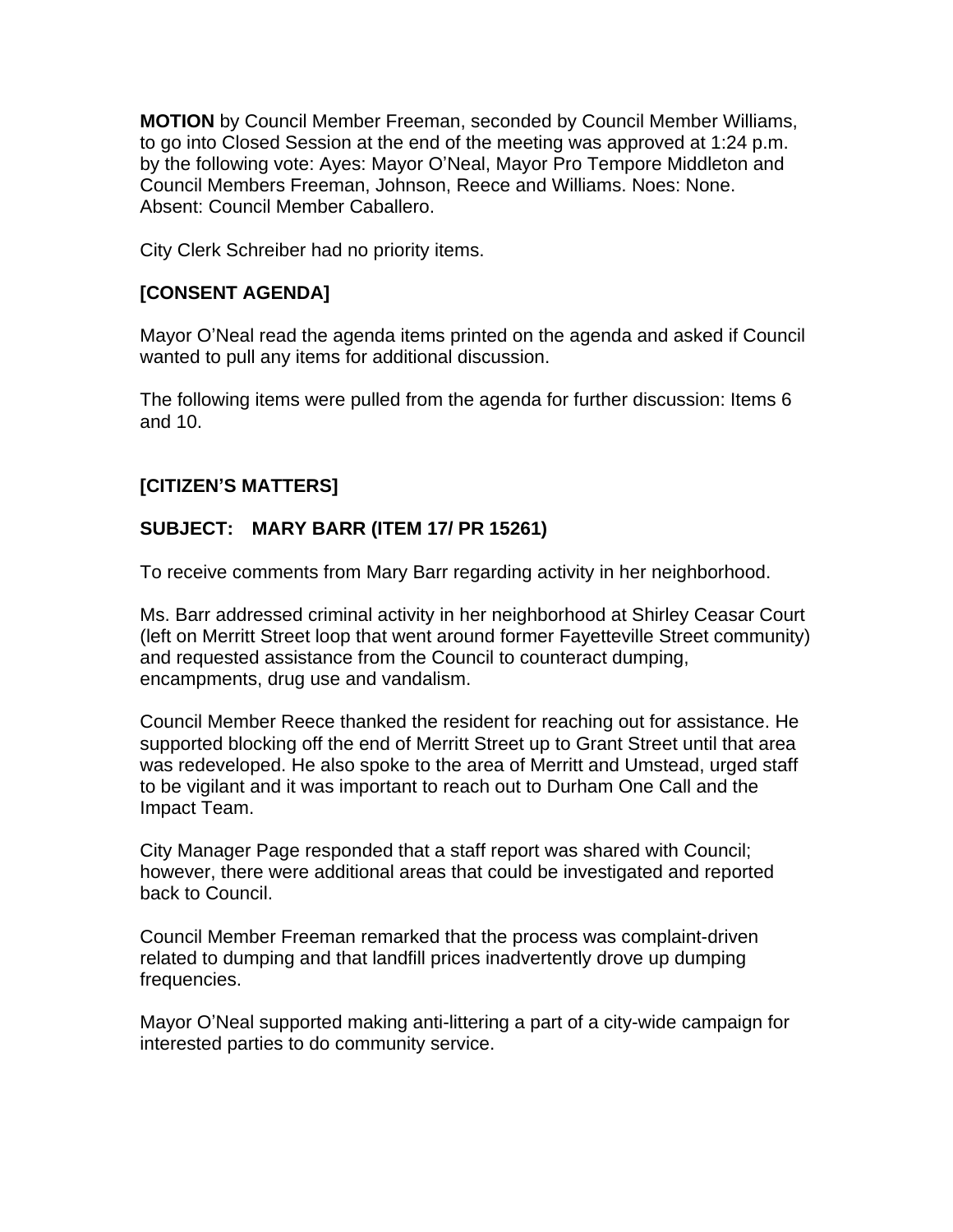### **[ITEMS PULLED FROM THE AGENDA]**

### **SUBJECT: INTERLOCAL AGREEMENT WITH GOTRIANGLE FOR REIMBURSEMENT OF COMMUTER RAIL RELATED WATERLINE ADJUSTMENTS (ITEM 6/ PR 15246)**

Council Member Freeman inquired about additional information on thecommuter rail design team and was concerned about timing of water line adjustment without having a discussion about commuter rail first.

Sean Egan, Director of Transportation, referenced the Gregson Street Bridge and the high number of crashes involved with the lower than expected height of the rail bridge. The bridge had already been raised eight inches; however, crashes continue. GoTriangle Commuter Rail Design team had identified the bridge as an issue. To improve clearance of the bridge, the profile of the roadway would need to be lowered. During the time of the waterline adjustment, it was determined that the waterline be relocated, preempting future construction by the commuter rail or a routine rail safety improvement.

Council Member Freeman urged consideration for pedestrian safety projects near rail lines.

Council Member Williams requested additional information on the project and asked for the city's options and asked who was to benefit.

Director Egan noted there was signage warning of the low overhead; however, there was not always compliance. At points of routine crash sites, Transportation staff submitted applications for future funding improvements. He noted that during the Commuter Rail Design Work, the location was identified as a need. In response, GoTriangle would pay for half of the cost of relocating the water lines. The reimbursement would still be made to the city even if the commuter rail project were not to advance.

Mayor Pro Tempore Middleton supported improving infrastructure across categories when the 'ground was open' and asked about the city's interest in splitting the cost of the water line relocation.

Director Egan responded that this was an example of inter-department and cross-agency collaboration and the project involved future safety measures at a high crash location. The utility relocation would be done but the lowering of the roadway would be done at a later date.

Council Member Reece thanked Director Egan for moving the item forward and for his public service for asserting the city's interests on the MPO (Metropolitan Planning Organization) Board; this was a crash point known by NCDOT and the City; the NCDOT funded changes at the location helped reduce crash numbers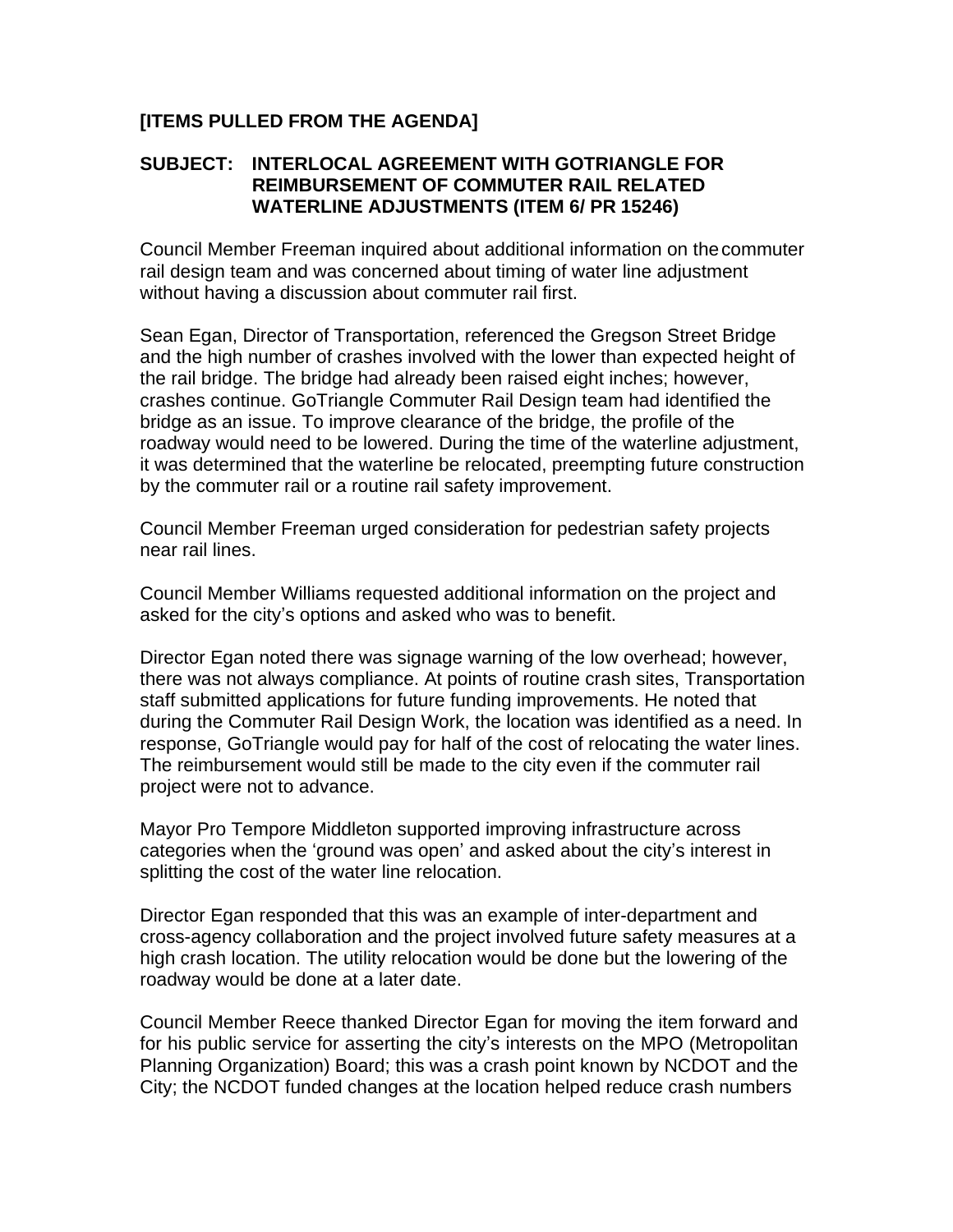but did not eliminate them. Improving safety at the location would be of great benefit to the residents of Durham.

Council Member Freeman followed-up if Kimley-Horn was involved with the design team of the commuter rail; if so, how much of this was laid out i.e. how much was being saved by GoTriangle and the timing bothered her. She also asked if the granite curbing would be replaced in the area and stated she wanted the granite preserved.

Director Egan stated the primary consultant for commuter rail study was STV and was not aware if Kimley-Horn was a sub-consultant on the project. After the waterline was relocated, design decisions would be made later related to pedestrian and vehicular traffic.

Council Member Freeman supported the item being placed on the General Business Agenda.

Council Member Williams asked if there was an itemized breakdown on the work being done in the area and was concerned about the outcome of the project and who benefitted.

Director Egan addressed the American Tobacco Waterline Project; noted it had been underway for over two years with extensive replacements already completed and the team provided updates every two weeks on their weblink:

### <https://www.durhamnc.gov/2780/American-Tobacco-District-Waterline-Repl>

City Manager Page highlighted the interlocal agreement with GoTriangle and the agreement was reflected in the agenda item's title; confirmed the item would be on the General Business Agenda at the upcoming Council Meeting; confirmed the safety matters were of concern and that typically safety concerns were not included in interlocal agreements.

### **SUBJECT: EMERGENCY WATERSHED PROTECTION (EWP) STREAM BANK STABILIZATION (EWP-2021-01) AMENDMENT NO. 1 (ITEM 10/ PR 15257)**

Council Member Reece highlighted the underlying project and acknowledged the Project Manager Antwon Williams; provided the background of the item that involved stormwater erosion along Ellerbe Creek; and spoke to staff's stabilization efforts along the creek to the adjacent residential area. Council Member Reece stated that the project was an example of city staff efforts. He stated he pulled the item since the project was one that few persons see; the project exceeded MWBE Goals and thanked Marvin Williams for running one of the finest departments in the City.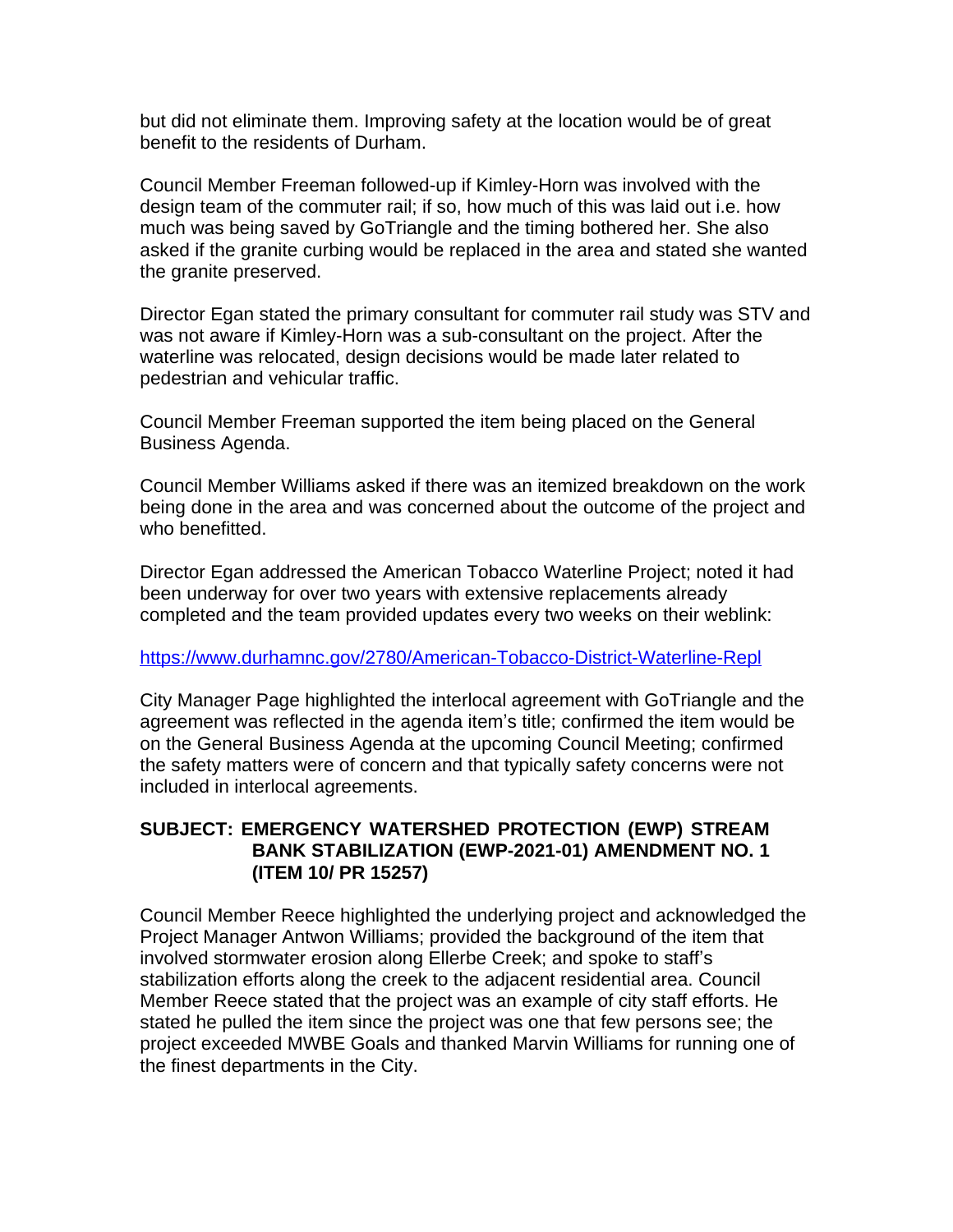## **[PRESENTATIONS]**

### **SUBJECT: 2021 FOURTH QUARTER CRIME REPORT (ITEM 13/ PR 15245)**

Chief Patrice Andrews presented a PowerPoint presentation titled, *DPD 2021 4th Quarter Report.*

The presentation contained the following:

Title Page Index Crime Rate per 100,000 Population by Year Part I Violent Crime (Jan-Dec) Shootings – Persons Shot from 2020 to 2021 Fatal & Non-Fatal Citywide Shooting Incidents by Year and Offense Type Gun Seizures 2010-2021 Stolen Firearms by Offense Type Part I, Property Crime (Jan – Dec) Part 1, Clearance Rates (Durham v. FBI) Priority 1 Calls for Service (CFS) Target Response Time- 5.8 min. Average Response Time – 6.23 min. Target Under 5 minute response – 57% Less than 5 minute response- 51.03% Staffing at End of 4<sup>th</sup> Quarter 2021 Sworn 85% staffed Un-sworn 89% staffed U-Visa Requests by Quarter Community Outreach

Council Member Williams asked about the fewer number of shootings related to the increase in the number of fatalities.

Chief Andrews confirmed there were more intentional targeting and shootings and asked about unlocked vehicles.

Chief Andrews would investigate the qualitative rationale that was reflected in the quantitative data.

Mayor O'Neal inquired about the national increase in violent crime and what was the Chief's sense of what was happening in Durham compared to peer cities, what were the trends.

Chief Andrews acknowledged peer cities were experiencing increases but that the shootings were being experienced more frequently in Durham than other peer cities; and she would follow up with the data.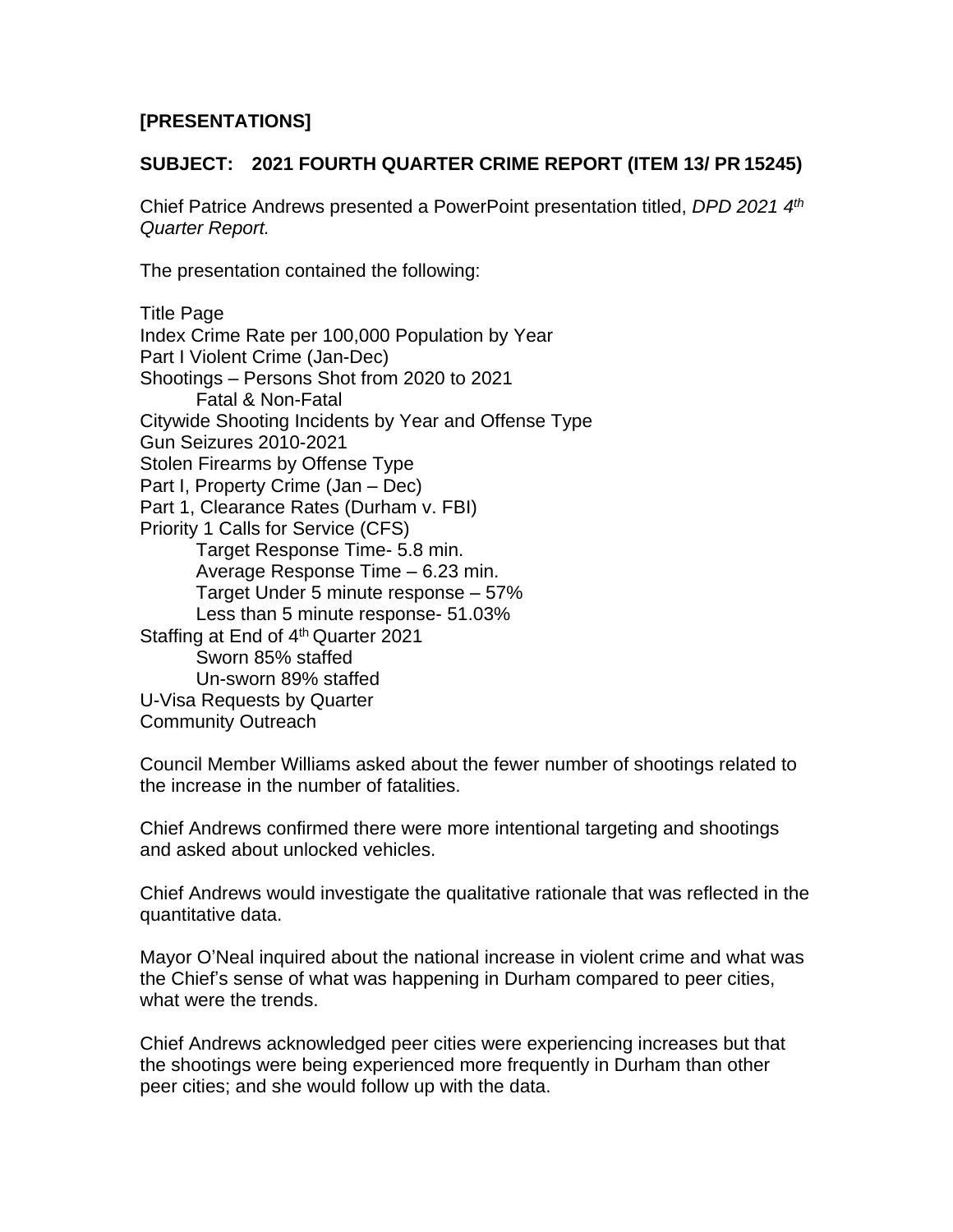Mayor Pro Tempore Middleton thanked HR Department staff regarding increasing the language stipend / compensation who had bilingual abilities amongst city staff, this in turn would help better serve the community, deal with retention and staffing. He also asked about the impact of the compensationstudy on retention.

Chief Andrews noted the number of officers departing had slowed; that there was more interest in laterals from other agencies, outside of Durham; and estimated six months to document the changes.

Mayor Pro Tempore Middleton inquired about implicit bias training, de-escalation and procedural justice amongst the officers; and would there be any expansion of training in these areas.

Chief Andrews spoke to making changes related to policy and procedures and the evolution of training, with special mention of private sector models.

Council Member Williams inquired about how PAC meetings were being advertised.

City Manager Page clarified how the city supported PACs and noted the PACs were led by community members.

Deputy City Manager Keith Chadwell explained the operations of PACs who functioned independently from the city, aside from their connections with staff in Neighborhood Improvement Services.

Chief Andrews thanked Council Member Reece for his leadership and his support of the Police Department through his public service.

City Manager Page explained there was a Partners Against Crime (PAC) webpage that served as a central information resource for the public.

Council Member Reece departed the meeting at 3:20 p.m.

### **SUBJECT: POLICE SATISFACTION SURVEY RESULTS (ITEM 14/ PR 15260)**

Jason Murtado, representing ETC, made a PowerPoint Presentation titled, *2021 Police Satisfaction Survey, City of Durham, North Carolina, dated February 2022;* and indicated the results were of a city-wide Police Satisfaction survey conducted from mid-October to end of November 2021.

The presentation contained the following: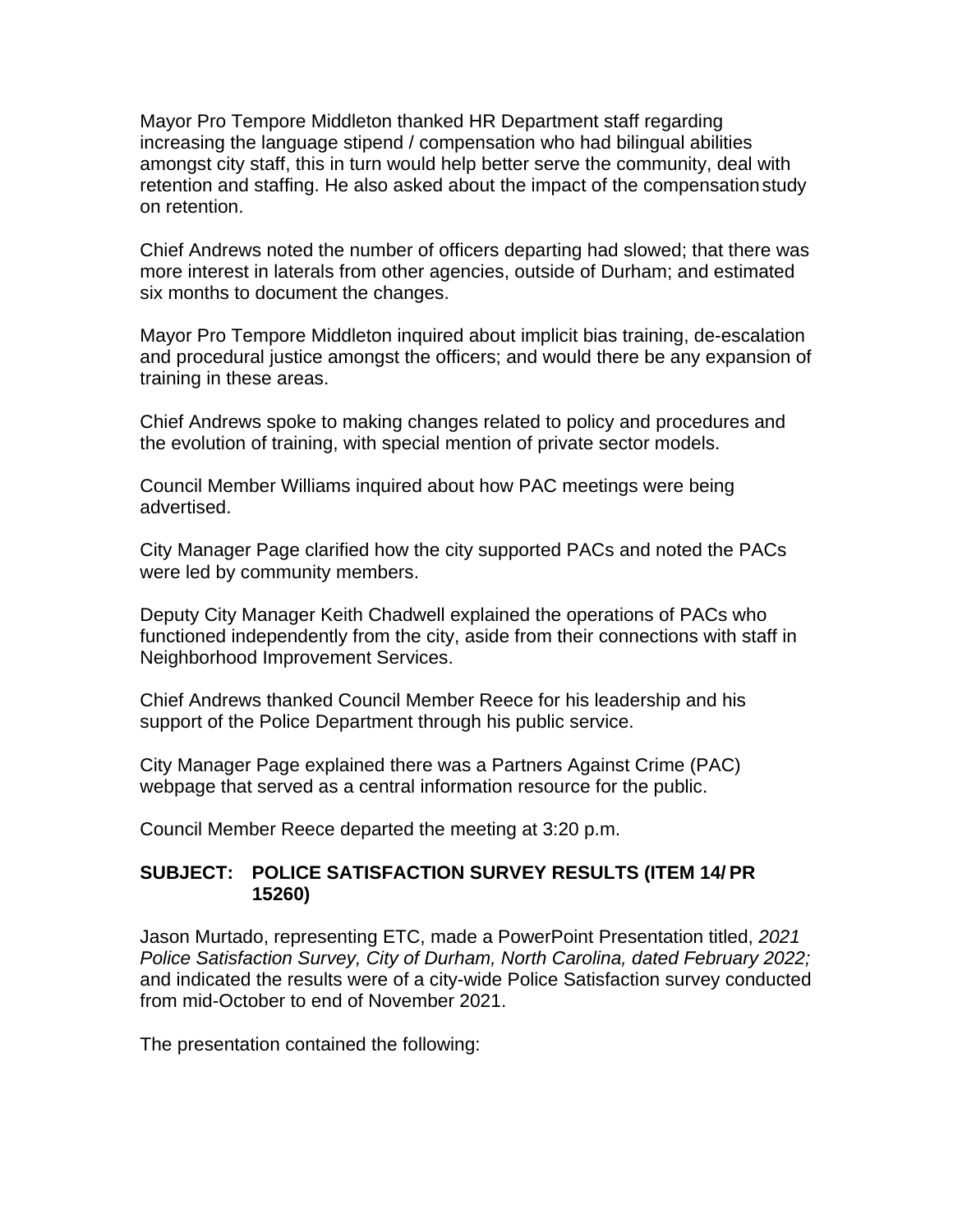#### Agenda

- Purpose and Methodology objectively assess resident satisfaction with the delivery of police services; to help determine priorities for Durham Police Department; to measure trends from previous surveys.
- Major Findings/Summary: Highest priorities: Efforts to prevent crime; visibility of Police in neighborhoods; and how quickly police are able to respond to emergencies.
- Top Community Priorities: DPD treating residents differently based on race; races/ethnicities equally; minimizing violent crime.

Mayor Pro Tempore Middleton addressed his views of Police that were impacted by his interactions with police officers as he grew up; admitted there was a tension between the view of police, policing and the Durham Police Department and spoke to how that composite impacted his decision making as an elected official. The survey assisted him in making decisions based on data.

Council thanked Mr. Murtado for the presentation.

There was no report from the City Clerk related to boards, committees, commissions and taskforces.

### **[SETTLING THE AGENDA FOR THE MARCH 7, 2022 CITY COUNCIL MEETING]**

City Manager Page requested the following items be included in settling the agenda for the Monday, March 7, 2022 City Council Meeting by announcing the items for the Consent Agenda as Items 1 through 5, Items 7 through 12 and Item 18; and General Business Agenda Item 6; and General Business Agenda– Public Hearings Items 15 and 16.

**MOTION** by Council Member Williams, seconded by Mayor Pro Tempore Middleton, to approve the settling of the City Manager's agenda of the Monday, March 7, 2022 regular Council Meeting at 2:38 p.m. by the following vote: Ayes: Mayor O'Neal, Mayor Pro Tempore Middleton and Council Members Caballero, Freeman, Johnson and Williams. Noes: None. Absent: Council Member Reece.

## **ENTER CLOSED SESSION – 3:45 PM**

**MOTION** by Council Member Freeman, seconded by Council Member Caballero to enter Closed Session at 1:21 p.m. by the following vote: Ayes: Mayor O'Neal, Mayor Pro Tempore Middleton and Council Members Caballero, Freeman, Johnson and Williams. Noes: None. Absent: Council Member Reece.